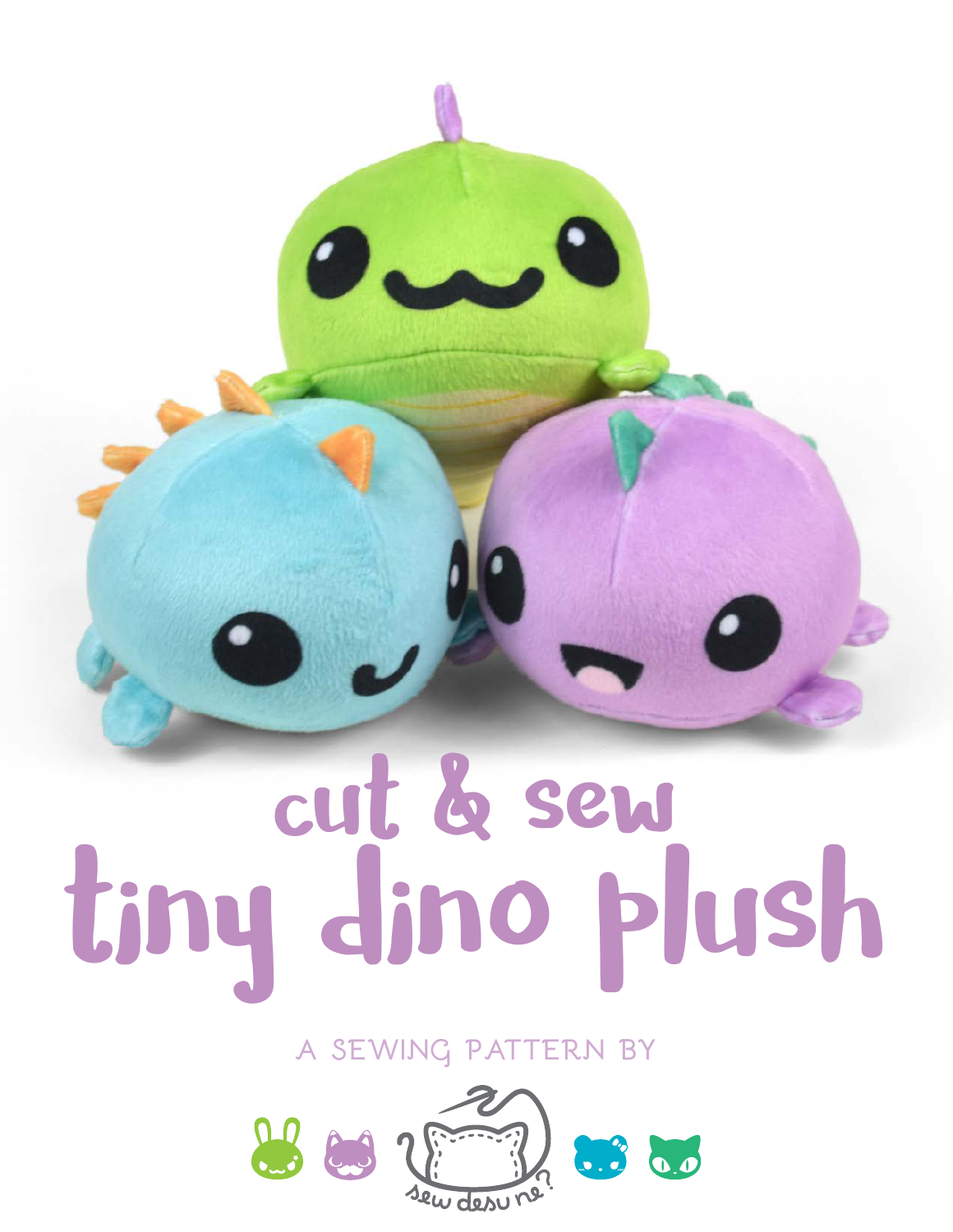## cut & sew tiny dino plush

**2**

If you're reading this, then you likely purchased some of my Cut & Sew Tiny Dino Plush fabric from Spoonflower. So thank you! These instructions will go over how to sew up your fabric to make an adorable dino plush. It looks both cute and goofy as it's mostly head and tail with four itty-bitty legs. As if it's just been hatched and ready to waddle around. Any dinosaur lover is sure to be happy to see it!

#### **skills used:**

- Ladder stitch
- Sewing curves
- Sewing tiny pieces
- Basting

#### **makes:**

One plush, about 5" wide, 5" tall, and 7" long

#### **difficulty:**  <u>s de eja e e e e</u>

The hardest part of this plush is likely sewing all the very tiny pieces, including the four legs and several tiny spikes. So it might be closer to a 3 out of 10 depending on what you're comfortable with.

Aside from that, there are some darts and curved sewing to contend with.

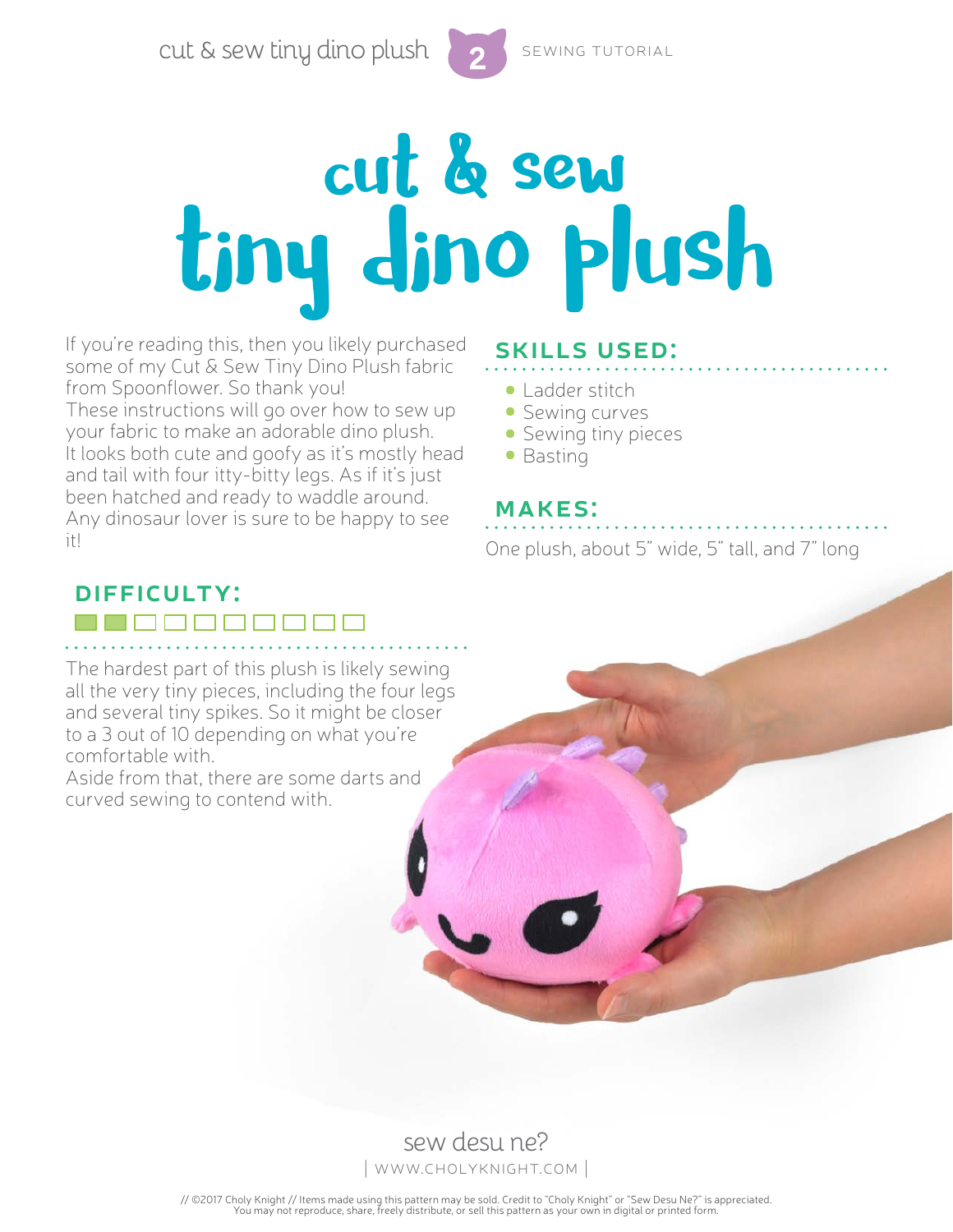cut & sew tiny dino plush and sewing tutorial



### **materials & tools:** • your pre-printed cut & sew narwhal plush fabric from Spoonflower (at least one fat quarter)

- sewing thread to match fabrics
- poly-fil stuffing
- basic sewing tools (sewing machine, scissors, needles, pins, seam ripper, etc.)



#### **before you begin:**

- Briefly read the project instructions so you know what to expect.
- Note that a ¼" seam allowance is used throughout the project -- already included in the fabric.

sew desu ne? | www.cholyknight.com |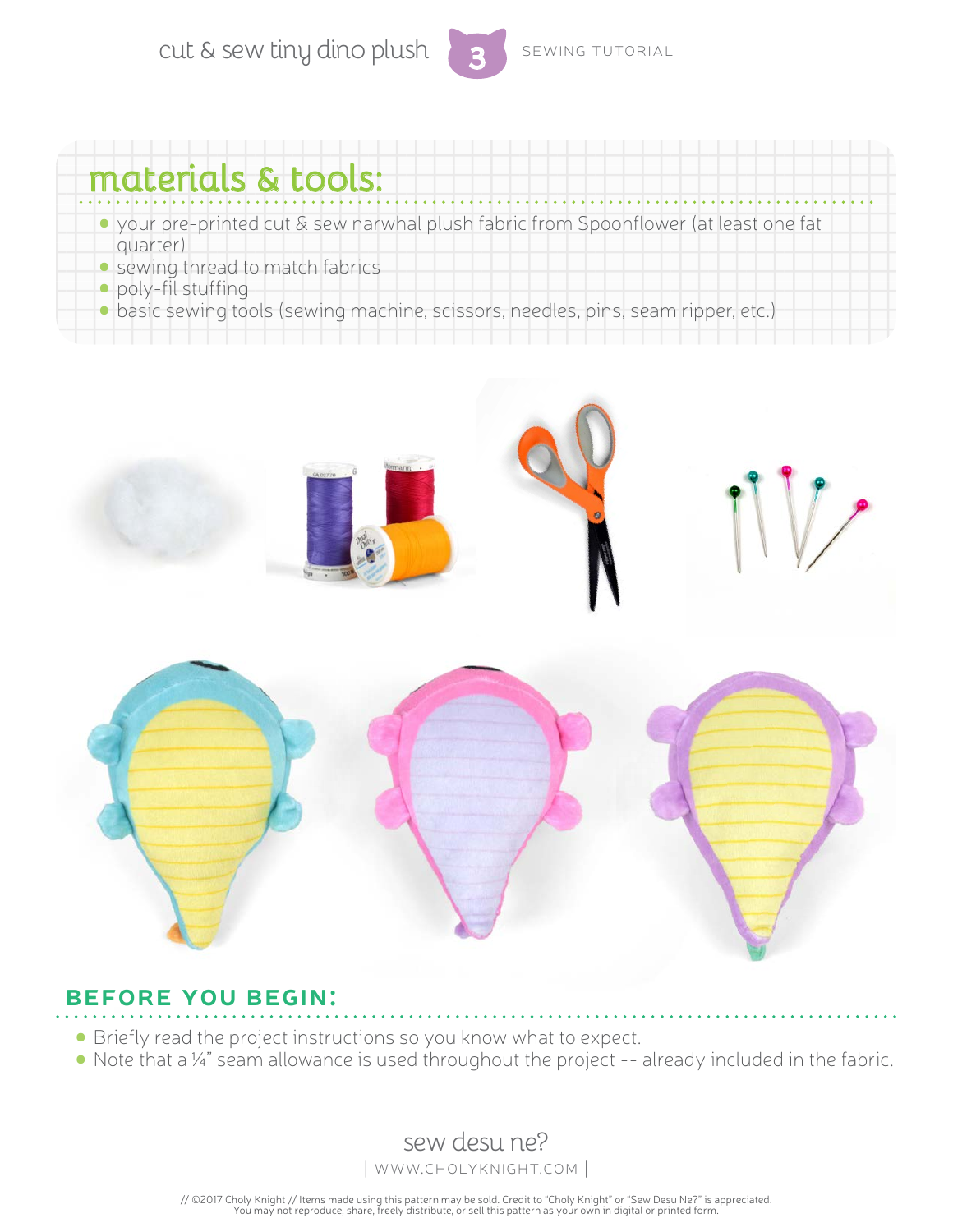cut & sew tiny dino plush  $\overline{A}$  sewing tutorial



**4**

- Grab your printed Spoonflower cut & sew fabric. If you ordered ¼ yd. of minky or fleece, it should include all the pieces needed (surrounded by a border). There should be 20 pieces included: **bottom**, **body**, **feet** (8), and **spikes** (10).
- If you're new to sewing, you might want to wait until the applicable step before cutting your fabric so you can refer to the notes and labels. Once you need a piece, cut it out along the dotted lines outside the shape.



- labeled on the fabric) are the *darts*. Sew these by folding over the left-most side of the body piece with right sides facing. Match up the diagonal edges that form the 'legs' of these darts.
- Sew the darts by starting at the opening and moving down to the point.
- When sewing the point, try to blend the seam in with the fold so it makes a smooth transition and a rounder finished plush. Repeat with the right side of the plush for two finished darts.

A wedge-shaped gap found in a pattern. When ewn in fabric, it creates a tuck in the fabric and develops a 3D shape. The diagonal sides of the wedge are the **legs**; these are matched up and sewn to the **point** of the dart.

// ©2017 Choly Knight // Items made using this pattern may be sold. Credit to "Choly Knight" or "Sew Desu Ne?" is appreciated.<br>You may not reproduce, share, freely distribute, or sell this pattern as your own in digital or

sew desu ne? | www.cholyknight.com |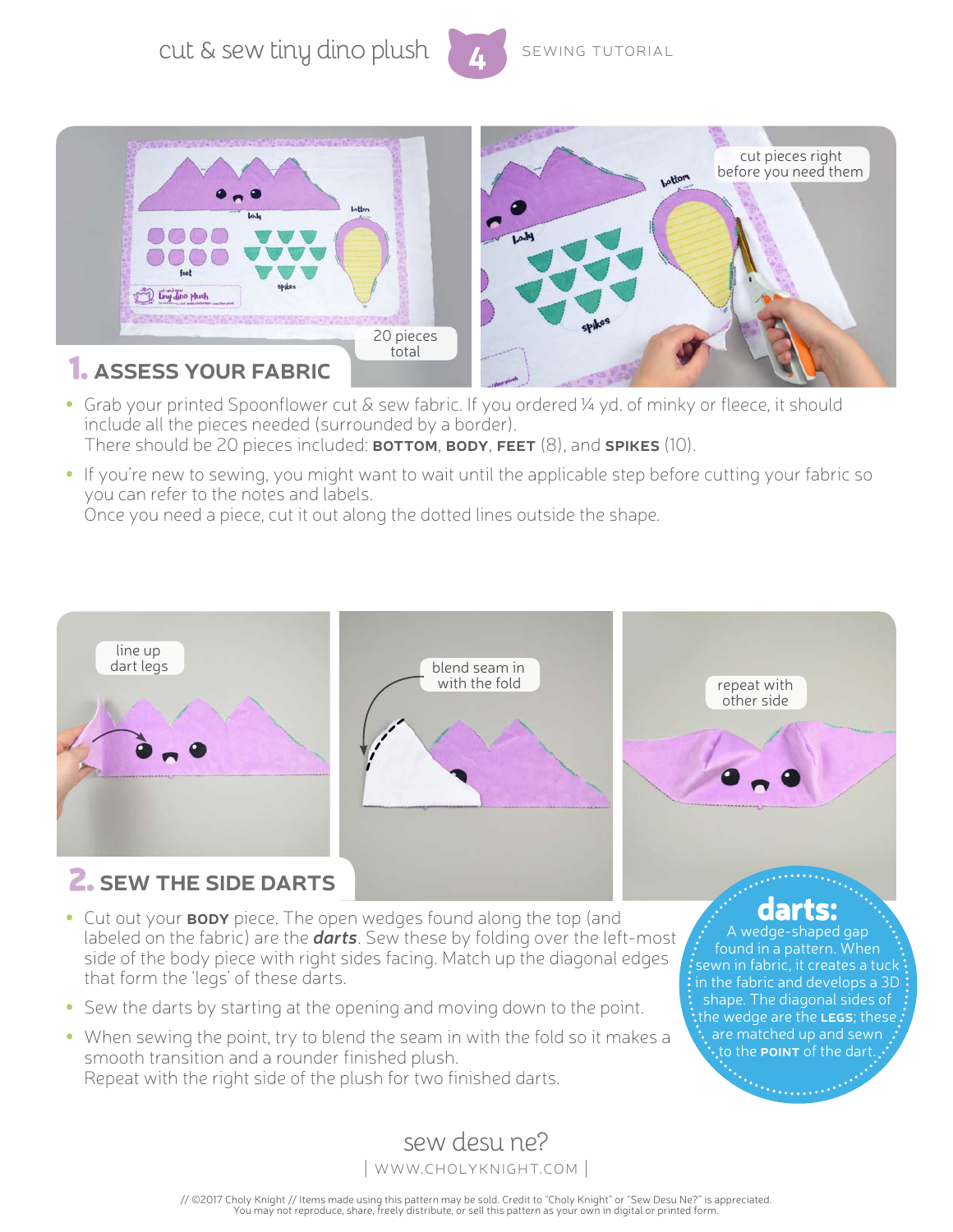cut & sew tiny dino plush sewing Tutorial





**5**

- Cut out all of your **spike** pieces. Take two of them and align them with right sides facing and raw edges lining up.
- Sew them together along the curved edge, leaving the straight edge free for turning right side out.
- Trim the excess seam allowance along the curve at the tip. Turn the spike right side out through the opening in the bottom. Repeat this with the remaining 8 spike pieces so you have 5 completed spikes total.



- Locate the *spike placement areas* printed on the **body** piece. They're the contrast color bands going down the length of the body. Align the open end of the spike within the placement lines so the tip of the spike is pointing inward.
- Repeat this with all 5 spikes along one half of the body as shown. Baste the spikes in place within the seam allowance.

**basting:**

A form of temporary sewing meant to hold pieces in place. A long stitch length is often used for this reason. The finished result is not meant to be seen and sometimes is even removed later •• (depending on your project).

sew desu ne? | www.cholyknight.com |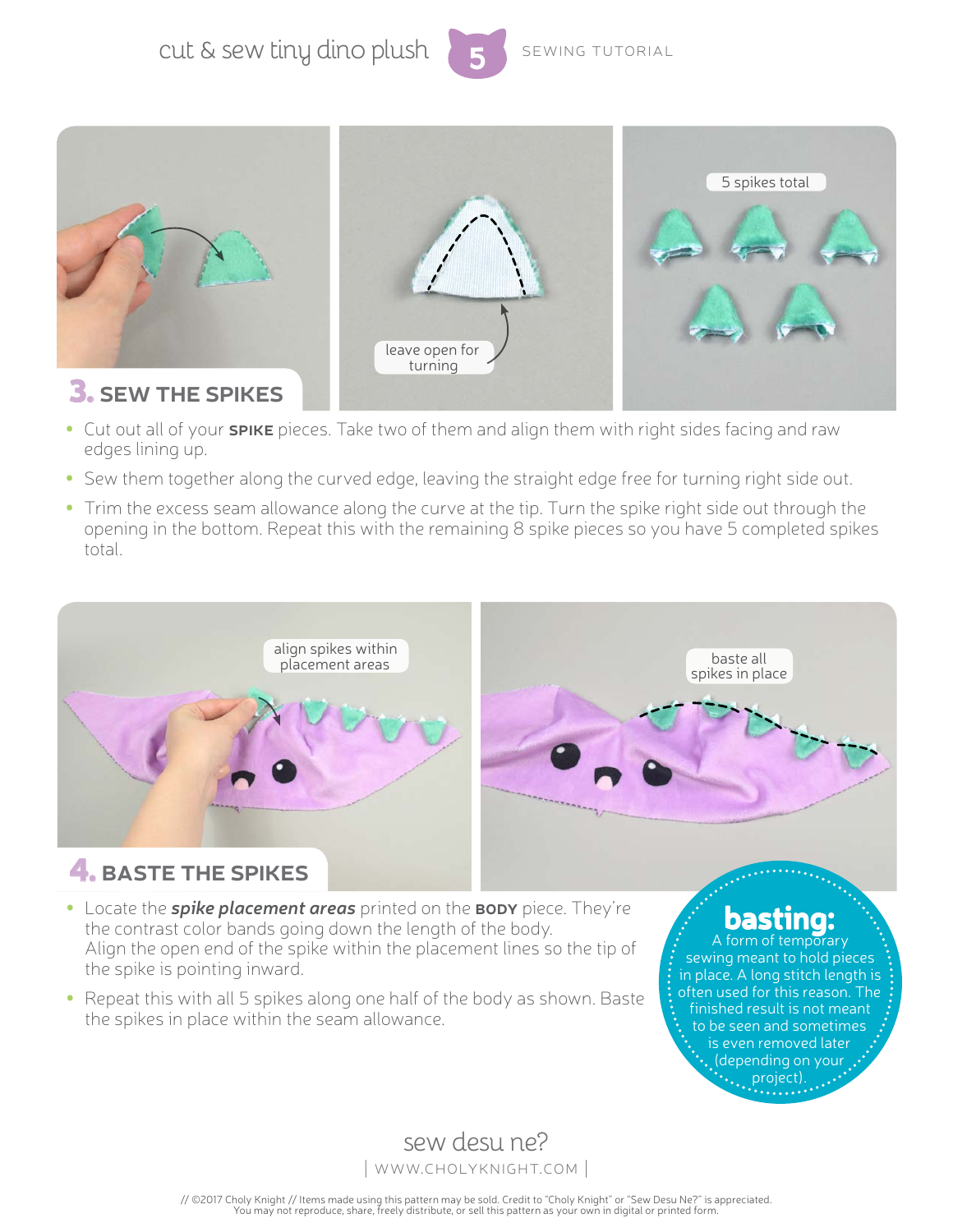cut & sew tiny dino plush 6 SEWING TUTORIAL





**6**

- Fold the entire **body** piece in half width-wise. The face should be folded along the center and the spikes should be sandwiched between the two halves as shown.
- Sew from the tail end down to the center front. Treat the end of the center front like a dart, blending your seam in with the fold of the body.



- Cut out all eight of your **feet** pieces. Take two of them and align them with right sides facing and raw edges matching up.
- Sew them together along the curved edge, leaving the straight edge free for turning right side out.
- Repeat with the remaining 6 feet pieces for 4 completed feet total as shown. Turn all of the feet right side out.

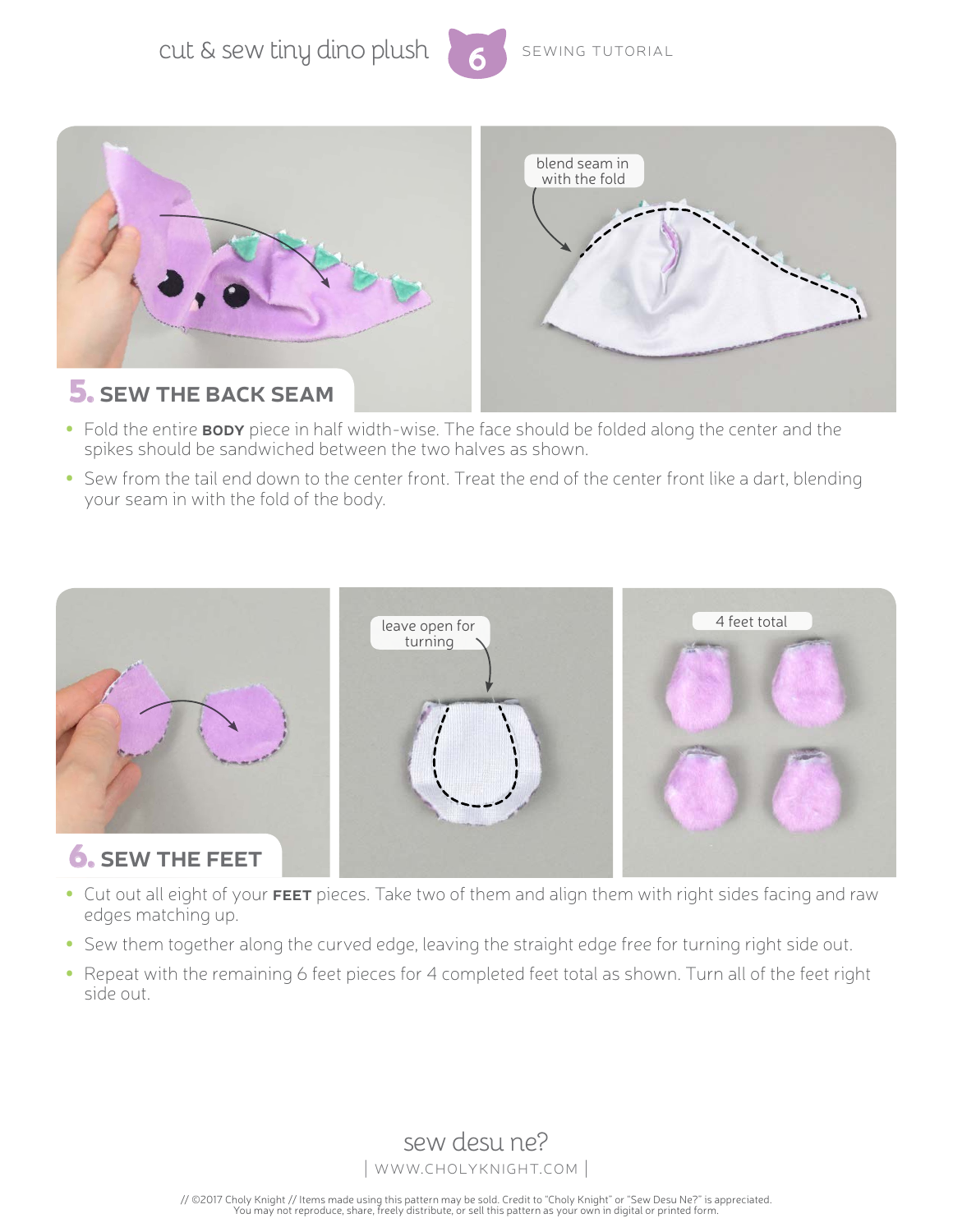#### **7** cut & sew tiny dino plush 7 SEWING TUTORIAL



- Cut out your **BOTTOM** piece. Locate the foot placement areas indicated in contrasting colored bands along the edge of the piece. Align the open end of your foot pieces inside these colored bands.
- Baste the foot pieces in place within the seam allowances.



• Grab your body piece from earlier. Align it with the bottom piece by matching the *front notch* on the **body** with the *front notch* on the **BOTTOM**. Match up the *tail seam* on the **BODY** with the *circle* **marking** on the **bottom**.

Note where the *opening for turning* area is near the tail (the colored band on the **bottom** piece). Pin the body to the bottom all around the perimeter except for this area.

• Sew around the perimeter of the body, being sure to leave an opening for turning near the tail as marked.